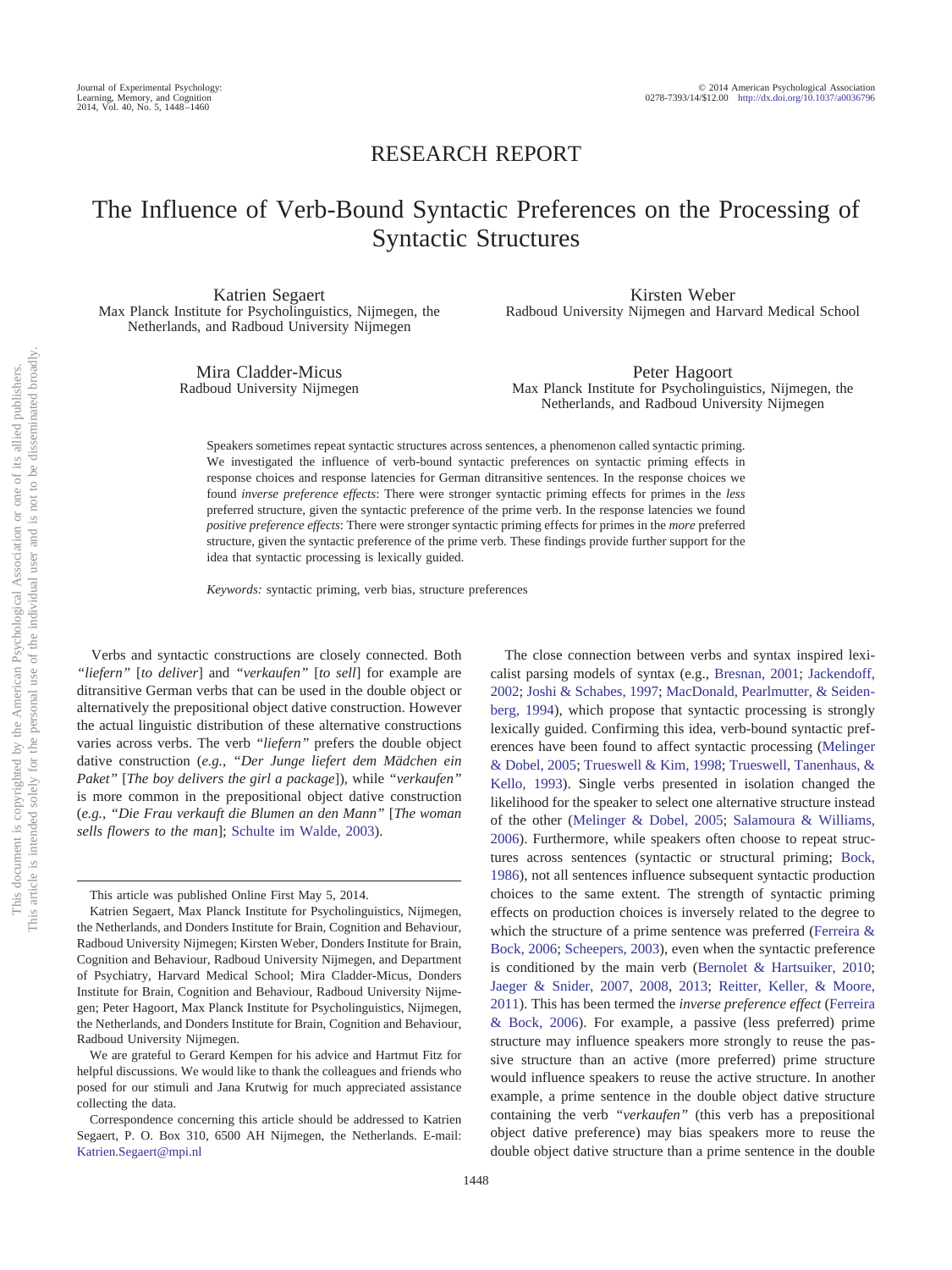object dative structure containing the verb *"liefern"* (a verb with double object dative preference).

There are several different proposals on the mechanism driving syntactic priming. Syntactic persistence has been attributed to activation of recently processed representations in the mental lexicon [\(Pickering & Branigan, 1998\)](#page-11-14) or error-based implicit learning [\(Chang, Dell, & Bock, 2006;](#page-10-3) [Chang, Dell, Bock, & Griffin, 2000\)](#page-10-4). The former explanation can account for short-term (the activation of the lexical item decays quickly) lexical influences on syntactic priming like the "lexical boost." This is the phenomenon in which the syntactic priming effects are amplified when not only the syntactic structure but also the lexical head of this structure is repeated [\(Pickering & Branigan, 1998\)](#page-11-14). However an activation account cannot explain inverse preference effects. An alternative explanation in terms of error-based implicit learning [\(Chang et al.,](#page-10-3) [2006,](#page-10-3) [2000\)](#page-10-4) does account for inverse preference effects: The larger prediction error accompanying the comprehension of less preferred prime structures leads to larger changes in internal representations. Some recent error-based implicit learning frameworks include multiple mechanisms that establish verb-structure associations. In the [Chang, Janciauskas, and Fitz \(2012\)](#page-10-5) version, a slow error-based implicit learning mechanism that updates the frequency representation after each verb-structure pairing accounts for verb bias learning, while an explicit chunk knowledge mechanism is proposed to explain the lexical boost effects.

In a hybrid account, [Reitter et al. \(2011\)](#page-11-13) synthesized the strengths of an activation and an (unsupervised) implicit learning mechanism. In their computational model, priming emerges from two mechanisms that are based on well-established general memory retrieval mechanisms: the learning of individual syntactic representations (base-level learning) and the acquisition of links between these syntactic representations and lexical or semantic materials (spreading activation). This hybrid model can account for inverse frequency effects in response choices: Through baselevel learning the frequent structures obtain an increased resting activation; an activation boost due to a more frequent prime structure thus leads to a smaller relative activation increase. In another prominent account, [Jaeger and Snider \(2007,](#page-11-10) [2008,](#page-11-11) [2013\)](#page-11-12) proposed a computational model in which syntactic persistence is surprisal-sensitive. Prime structures accompanied by a larger surprisal lead to larger changes in response choices. The surprisal of a prime structure is defined as the inverse log-probability of the prime. This intends to capture information about how probable or expected a prime was given the context. The context includes recent experience with syntactic structures as well as knowledge on verb-bound syntactic preferences (based on life-long prior experience).

Previous work has thus demonstrated that the strength of syntactic priming effects on response choices is determined by (verbbound) syntactic preferences and several models are able to account for the inverse preference effect [\(Chang et al., 2006;](#page-10-3) [Jaeger](#page-11-12) [& Snider, 2013;](#page-11-12) [Reitter et al., 2011\)](#page-11-13). But how about syntactic priming effects on response latencies?

So far only a small number of studies have investigated the effects of syntactic priming on the speed of production. These studies have demonstrated however that syntactic priming does result in faster sentence production latencies [\(Corley & Scheepers,](#page-10-6) [2002;](#page-10-6) [Segaert, Menenti, Weber, & Hagoort, 2011;](#page-11-15) [Smith &](#page-11-16) [Wheeldon, 2001;](#page-11-16) [Wheeldon & Smith, 2003;](#page-11-17) [Wheeldon, Smith, &](#page-11-18)

[Apperly, 2011\)](#page-11-18). In [Segaert et al. \(2011\)](#page-11-15) we measured the effects of syntactic priming of transitives on response choices as well as latencies in two experiments. Interestingly, although syntactic priming showed an inverse preference effect on the response choices, the response latencies showed the opposite pattern. There was significant syntactic priming for the less preferred syntactic alternative (passives) in the response choices, while for the more preferred syntactic alternative (actives) there was significant priming in the response latencies (verb-bound preferences were not investigated). These findings present us with a thought-provoking dichotomy between two measures of syntactic priming in language production.

In [Segaert et al. \(2011,](#page-11-15) pp. 12–13) we proposed a competition account of syntactic priming aimed specifically at explaining this dichotomy. We postpone a discussion on how the [Segaert et al.](#page-11-15) [\(2011\)](#page-11-15) account relates to models that focus on explaining syntactic priming effects on response choices rather than latencies. We revisit this issue in the general discussion and focus on summarizing the [Segaert et al. \(2011\)](#page-11-15) competition account here. In our model, syntactic encoding consists of two sequential stages: (a) *a selection stage*, during which one of the alternative syntactic constructions is selected, and (b) *a planning stage*, during which production of the selected construction is prepared. The choice of a syntactic construction is determined exclusively during the first stage: the selection stage. Production speed is determined by both stages: The selection time in stage one and the planning time in stage two contribute to the response latency as additive effects. We now explain the competition account in more detail. We start by explaining the processing mechanisms that pertain to the response choice component of syntactic priming, before moving on to the mechanism that explains the response latency component of syntactic priming.

As the description of a perceived event can be encoded in alternative syntactic constructions, one alternative has to be selected first. In our model, this happens in the selection stage. Constructional alternatives are represented by competing nodes. Each node has a base-level activation which is established through a learning mechanism and is positively related with the frequency of occurrence of the syntactic alternative it represents. For example for the verb "to give," the base-level activation of the learned link between this specific verb and the prepositional object construction is higher than for the double object construction. Also, the base-level activation of a node is further updated each time a constructional alternative is processed. For an unprimed sentence, the outcome of the selection stage is largely determined by the average base-level activation of the competing nodes that are representing the alternative syntactic constructions. Noise causes random fluctuations around current activation levels. On average, for structural nodes with high base-level activation, the amount of activation that needs to be sent to activate the node is lower than the amount of activation that needs to be sent to a node with low base-level activation. For sentences following a prime sentence, residual activation will play a role (inspired by [Pickering & Brani](#page-11-14)[gan, 1998\)](#page-11-14), which, in turn, will influence the response choices. Crucially, the response choices are influenced more strongly following a less preferred than a preferred prime (i.e., an *inverse* [*negative*] effect of preference on the response choices): Given that more activation needs to be sent to activate a node with low base-level activation, there is more residual activation for the node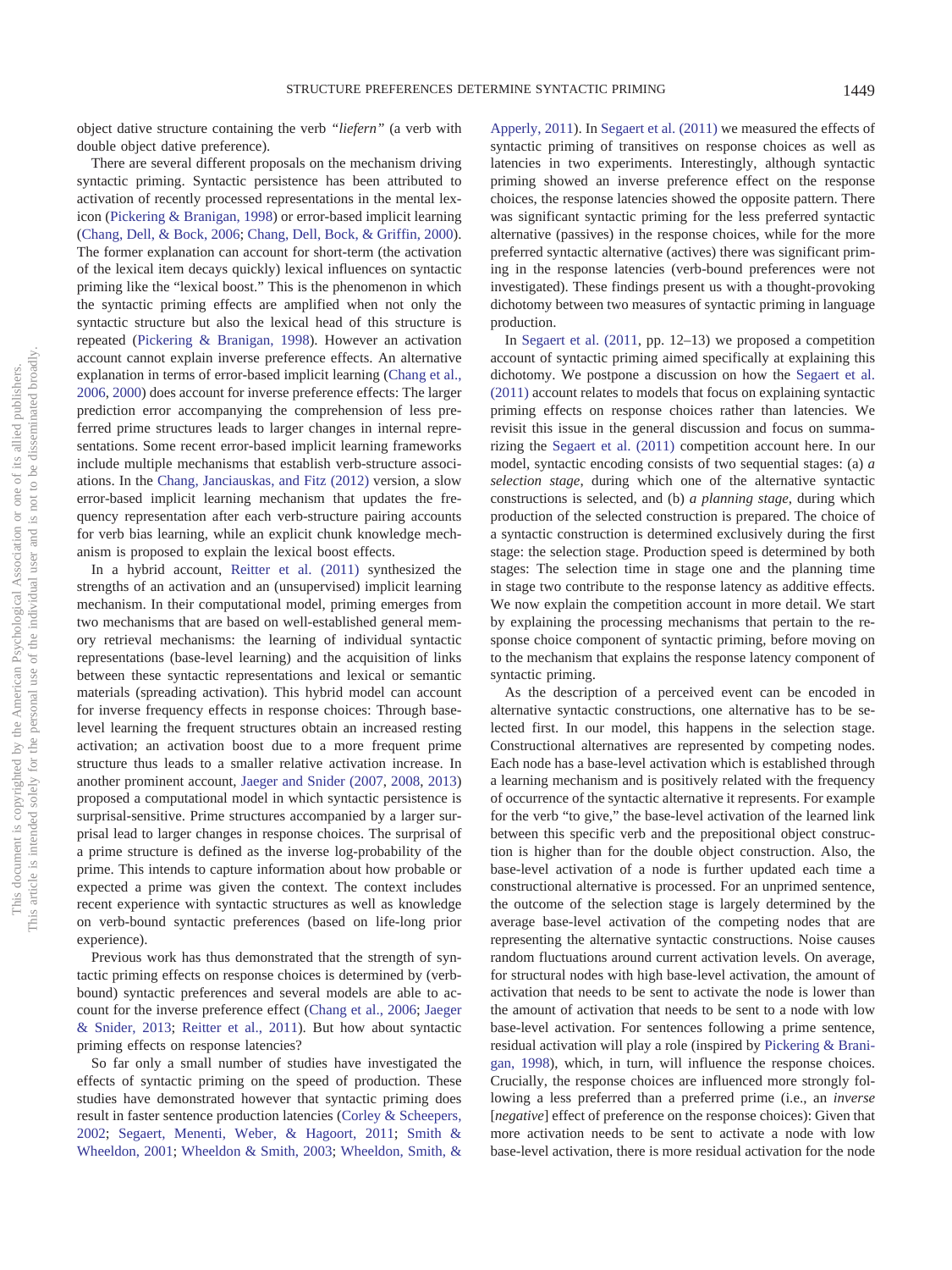representing the less preferred structure during subsequent target sentences. When a less preferred structure is primed, the response choices are thus more likely to be affected than when a more preferred structure is primed.

To explain the response latency component of syntactic priming, our model includes a competition mechanism in the selection stage (see also [Figure 1](#page-2-0) for an illustration). Between competing alternatives, inhibition (negative activation) is transmitted; the amount of inhibition transmitted is a positive function of the current activation level. Transmitting inhibition between competitor nodes thus enhances the difference in activation levels between these nodes. Competition in the selection stage is resolved when the difference in activation levels between competitors has reached a threshold for activation. The time



<span id="page-2-0"></span>*Figure 1.* Schematic overview of the competition account. Displayed are the (changes in) average activation levels for the preferred (left) and dispreferred (right) constructional alternative in three situations. There is competition (inhibitory connections) between the two constructional alternatives. A. The baseline (unprimed) situation. The average base-level activation of each node is positively related to the frequency of occurrence of the corresponding constructional alternative. Nodes are competing; the amount of inhibition transmitted to a competing node is a positive function of the current activation level. As a consequence of syntactic priming, the average activation levels of the nodes changes. B. Priming the more preferred alternative results in (a) an increased difference in activation levels between the nodes, (b) a decreased selection time, and (c) a decreased planning time. C. Priming the less preferred alternative results in (a) a decreased difference in activation levels between the nodes, (b) an increased selection time, and (c) a decreased planning time. The selection time and the planning time contribute to the response latency as additive effects.

it takes to reach this threshold (the selection time) is determined by the time needed to solve competition between the competitor nodes. As mentioned before, for sentences following a prime sentence, residual activation plays a role. The selection time *de*creases with an *in*creasing difference in activation levels between competitors at the moment competition starts: the higher the current activation of a node, the more inhibition it transmits to the competitor; the lower the latter's activation, the less inhibition it can retort. Response latencies are determined not only by the selection time, but also by the planning time. In the planning stage we assume, in line with [Levelt and Kelter](#page-11-19) [\(1982\),](#page-11-19) that priming reduces the planning time as an effect of practice (which includes recent encounters with this structure on the prime).

With these processing mechanisms, the competition model assumes a *positive* effect of preference on syntactic priming effects in the response latencies. Following a prime with a more preferred structure, the difference in activation level between this structure and its competitor increases [\(Figure 1B\)](#page-2-0). In this case, when priming increases the difference in activation levels between competitors (compared to the difference in base-level activation of the competitors), less time is needed to resolve competition and thus the selection time decreases. When a less preferred structure is primed, priming decreases the difference in activation levels between competitors compared to the base-level situation [\(Figure 1C\)](#page-2-0), thus priming increases the competition time in the selection stage. As mentioned earlier, effects on response latencies are the result of the additive effects on the selection time and the planning time. Priming reduces planning time for more preferred as well as less preferred structures. In sum, for more preferred structures, priming decreases the selection time and decreases the planning time, which results in a production speed-up. For less preferred structures, planning time decrease, but this is canceled out by an increase in selection time, eliminating the priming benefit in the response latencies (or in some cases even resulting in an increase in the response latencies for repeated structures).

In the present article we investigate whether the dissociation in syntactic priming effects on response choices versus latencies is (a) present for syntactic constructions other than transitives (the findings on transitives were reported on in [Segaert et al., 2011\)](#page-11-15) and (b) determined by verb-bound syntactic preferences. This would provide further support for the underlying idea of a competition model of syntactic priming and for the need to represent nodes for corresponding syntactic alternatives per verb, allowing verb-bound preferences to determine syntactic encoding (following proposals that syntactic processing is lexically guided).

We focused on the effect of verb-bound syntactic preferences on syntactic priming of ditransitive sentences in German spoken language production. Syntactic preferences for ditransitive verbs are verb-specific and in German, verb-bound preferences have a wideranging distribution. We used a picture-description paradigm and simultaneously measured response choices and latencies. We manipulated the degree to which the syntactic structure of prime sentences was preferred, given the preference of the verb: prime sentences either had a double object or prepositional object dative syntactic structure, containing a verb with a preference (to a varying degree) for either the double object or the prepositional object dative. We expected to find an *inverse preference effect* of syntactic priming on response choices next to a *positive preference effect* of syntactic priming on response latencies.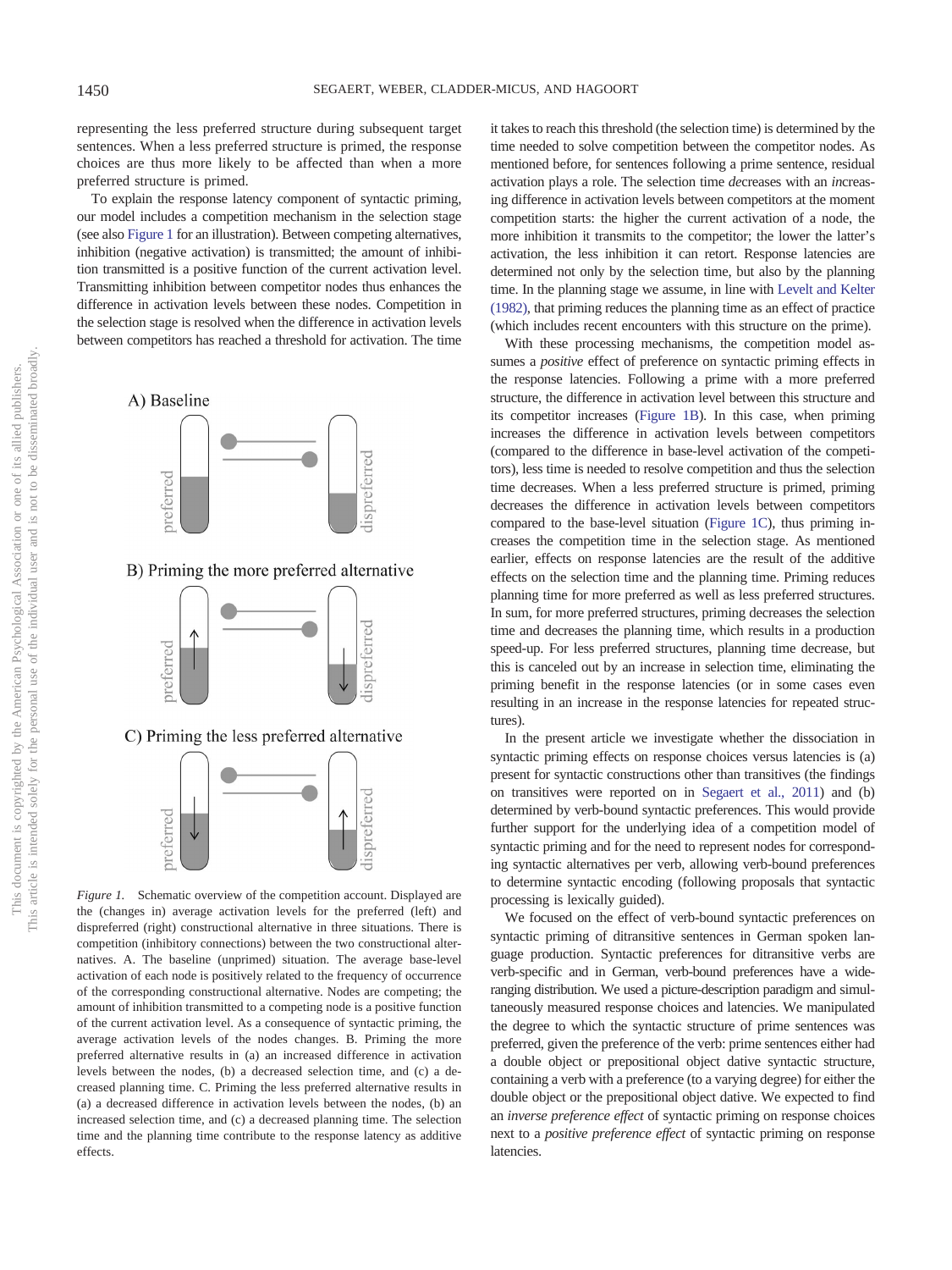### **Method**

### **Participants**

60 native German speakers gave informed consent prior to the experiment and were compensated for their participation. We excluded six participants who indicated in a postexperimental questionnaire to have been raised with the German dialect Hessisch, Bayerisch, Pfälzisch, or Plattdeutsch and one participant who indicated to suffer from dyslexia, thus including 53 participants (20 male/33 female, mean age of 22 years, with *SD* 2.2).

### **Materials**

Our stimulus pictures depicted 16 ditransitive events such as *lending, selling, showing*. For each ditransitive verb, [Table 1](#page-3-0) lists the preference for the double object versus prepositional object dative structure based on three different measures (one rating obtained by [Schulte im Walde, 2003,](#page-11-0) and two ratings obtained through our own pretest questionnaire; see note [Table 1;](#page-3-0) for the English translation of each verb, see [Appendix\)](#page-12-0). Although the strength of the verb bias varied to a different degree for different verbs, both the double object and the prepositional object dative were judged to be grammatically correct for each verb by all three preference measures. Furthermore, the three measures converged on whether a verb categorically preferred the double object or the prepositional object dative (rightmost column of [Table 1\)](#page-3-0). Averaged over the eight double object preferred verbs, the preference strength toward the double object dative is .68; averaged over the eight prepositional object preferred verbs, the

<span id="page-3-0"></span>Table 1 *Structure Preference Data for the Verbs Used in the Syntactic Priming Experiment*

preference strength toward the prepositional object dative is .66 (following [Schulte im Walde, 2003\)](#page-11-0).

In the stimulus pictures a ditransitive event was depicted with an animate subject, one animate and one inanimate object of the action. These pictures thus elicit ditransitive sentence descriptions. Each scene was depicted with one of three couples of a male and female actor (2  $\times$  man/woman; 1  $\times$  boy/girl) and one of two inanimate objects (for a list of the inanimate objects paired with each event, see [Appendix\)](#page-12-0). Each of these scenes was enacted once with the male actor as subject and once with the female actor as subject. Each picture also had a version with the subject on the left and with the subject on the right. Each ditransitive picture had three versions: one grayscale version and two color-coded versions with a green, an orange and a red object or actor (which elicited either a double object or prepositional object dative; see task description). Filler pictures elicited intransitive sentences, depicting events such as *running, singing, bowing* with one actor (in grayscale, green, orange or red).

### **Task and Design**

Participants were instructed to describe pictures with one sentence, naming first the green, then the orange, and then the red element in the picture (the colors of a traffic light served as a mnemonic to remember the order). Colored pictures thus elicited ditransitive sentences, either a double object or prepositional object dative. If the elements in the picture were not depicted in color then participants did not have to pay attention to the order of mentioning and could therefore freely choose to produce either a double object dative or a prepositional dative.

| Verb         | Results based on<br>Schulte im<br>Walde (2003) | Pretest results "How normal<br>do you consider this<br>sentence?" | Pretest results "Do you<br>like this sentence?" | Preference for double object or<br>prepositional object datives |
|--------------|------------------------------------------------|-------------------------------------------------------------------|-------------------------------------------------|-----------------------------------------------------------------|
| Leihen       | .98                                            | .64                                                               | .56                                             | double object                                                   |
| Verabreichen | .74                                            | .68                                                               | .61                                             | double object                                                   |
| Reichen      | .68                                            | .69                                                               | .65                                             | double object                                                   |
| Liefern      | .66                                            | .55                                                               | .60                                             | double object                                                   |
| Zeigen       | .63                                            | .75                                                               | .68                                             | double object                                                   |
| Servieren    | .60                                            | .72                                                               | .62                                             | double object                                                   |
| Vorlesen     | .59                                            | .52                                                               | .52                                             | double object                                                   |
| Machen       | .55                                            | .55                                                               | .55                                             | double object                                                   |
| Suchen       | .45                                            | .36                                                               | .40                                             | prepositional object                                            |
| Verkaufen    | .44                                            | .45                                                               | .49                                             | prepositional object                                            |
| Nähen        | .43 <sup>a</sup>                               | .44                                                               | .42                                             | prepositional object                                            |
| Reservieren  | .41                                            | .43                                                               | .46                                             | prepositional object                                            |
| Bauen        | .34                                            | .46                                                               | .54                                             | prepositional object                                            |
| Schlachten   | .27                                            | .38                                                               | .44                                             | prepositional object                                            |
| Deuten       | .26                                            | .42                                                               | .47                                             | prepositional object                                            |
| Bewachen     | .13                                            | .39                                                               | .40                                             | prepositional object                                            |

*Note.* Listed in the first three columns of data is the preference for the double object dative structure according to three different measures (on a scale between 0 and 1). Listed in the rightmost column is whether a verb categorically preferred the double object or the prepositional object dative. The first measure is based on data of [Schulte im Walde \(2003,](#page-11-0) data obtained through personal communication) on the use of a variety of subcategorization frames for all German verbs in a 35 million word newspaper corpus. For a subset of these verbs we pulled together the subcategorization frames indicative of a double object versus a prepositional dative (a similar approach was taken by [Gries and Wulff \(2005\)](#page-11-20) for a smaller subset of verbs). Additionally, we collected ratings through an Internet-based questionnaire in which 42 native German speakers participated. A randomized list of 36 verbs in the double object versus prepositional dative structure was rated on a 7-point scale with respect to how normal the participants judged the sentence to be *("Wie normal findest du diesen Satz?")* and how much they liked the sentence *("Magst du diesen Satz?")*. For this experiment we used the 16 verbs which were depictable and converged on the three measures in terms of which structural alternative was categorically preferred.

<sup>a</sup> Because nähen was not included in the corpus of Schulte im Walde, we used the average of the values obtained in our pretest questionnaire.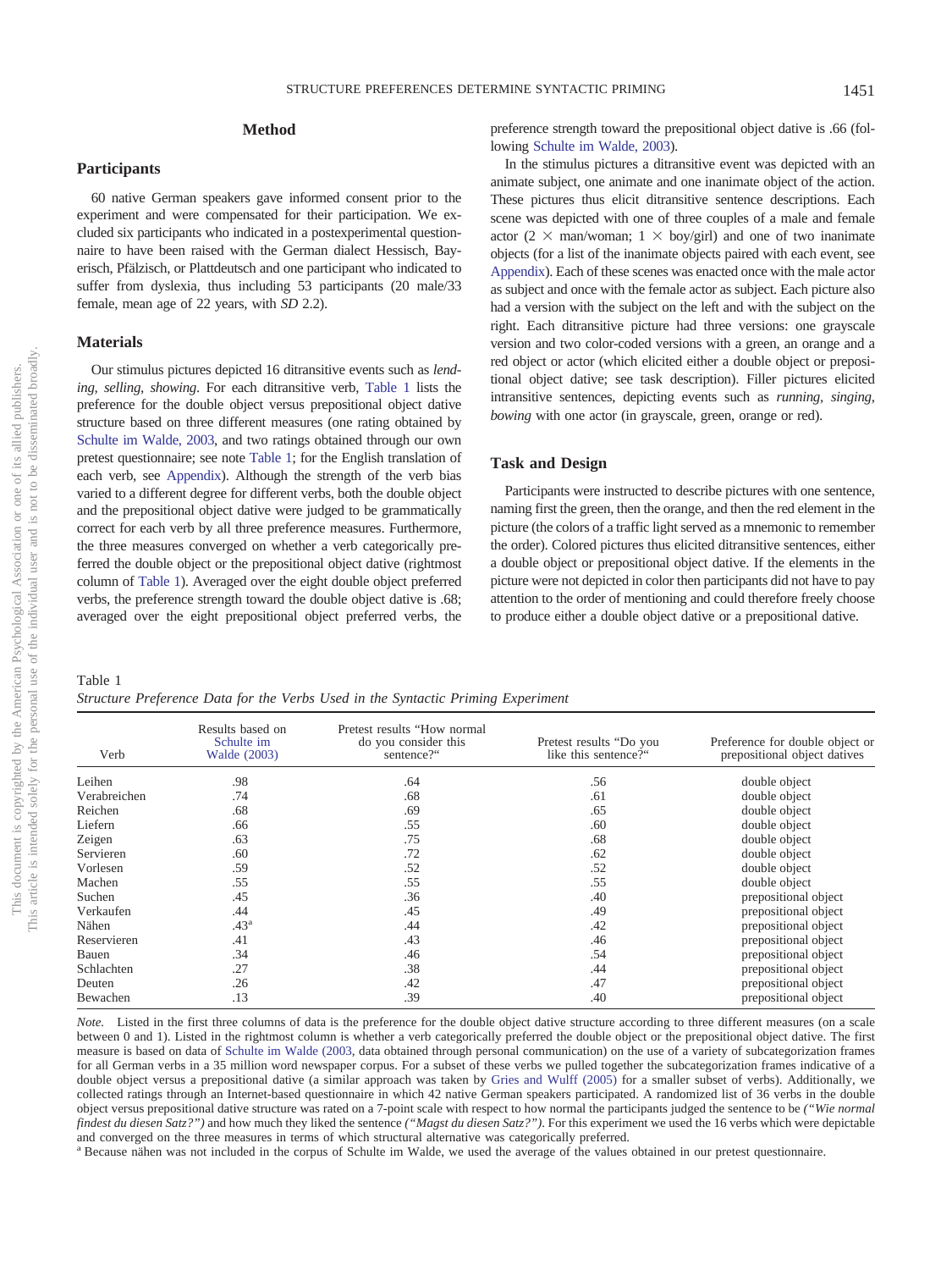There were two types of trials: baseline trials and dative priming trials. On baseline trials, primes were intransitive sentences so that we could measure the baseline frequency of producing double object versus prepositional datives on subsequent targets. On dative priming trials we measured the syntactic priming effect in eight conditions, resulting from a manipulation of prime structure (double object vs. prepositional datives), fully crossed with the syntactic preference of the prime verb (double object vs. prepositional datives) fully crossed with the syntactic preference of the target verb (double object vs. prepositional datives). See [Figure 2.](#page-5-0) Neither the verb nor the names of the actors/object were repeated between the prime and target sentence (adults were followed by children and vice versa).

Intransitive sentences (*"The man jumps"*) served as fillers, such that over the whole experimental list 40% of the items elicited intransitives sentences. In total, each experimental list contained 80 baseline trials and 20 trials in each of the eight dative priming conditions. We generated counterbalanced lists so that each dative target picture occurred once with a baseline prime, once with a double object dative prime and once with a prepositional dative prime across three different experimental lists. Age of actors (adults vs. children), gender of the agent (male vs. female), and position of the agent (left vs. right) is equally divided over the stimuli used in each list.

### **Procedure**

Participants were first presented with pictures of the inanimate objects (which would be depicted during the experiment), together with their names, and then received 10 practice trials. The actual experiment lasted 70 min; [Figure 3](#page-6-0) illustrates the sequence of events on each trial. Participants' responses were recorded and a voice key measured response latencies from picture presentation. We used the following criteria to determine whether target responses were included for analysis: (a) a correct ditransitive response (either a canonical double object or canonical prepositional object dative) was used as the target sentence, (b) the correct structure was used on the prime trial, and (c) both actors and the inanimate object were named accurately and the verb was used correctly on both prime and target trial. Debriefing showed that participants were unaware of the underlying experimental manipulation.

#### **Results**

#### **Response Choices**

We excluded 30% (3,818 out of 12,720) of the responses on baseline and ditransitive priming trials (criteria described under procedure).<sup>1</sup> We analyzed the responses using mixed-effects logit models [\(Barr, Levy, Scheepers, & Tily, 2013;](#page-10-7) [Jaeger, 2008;](#page-11-21) [Pinheiro & Bates,](#page-11-22) [2000\)](#page-11-22) in R [\(R Development Core Team, 2012\)](#page-11-23). We started from a model including all factors and a fully specified random effect structure. We simplified this model using model comparison for the fixed effects. When a model with a fully specified random effects structure did not converge, we removed random slopes according to the following strategy: We removed the random slopes for items before removing any random slopes for subjects (since the variance for items is usually smaller in researcher-designed experiments), and we removed interaction terms before main effects, until convergence was reached. We used deviation coding (each level of a variable is compared to the grand mean). Our final model includes fixed effects for

"Prime structure," "Prime verb preference,"and "Target verb preference" and allows an interaction between "Prime structure" and "Prime verb preference."2 The random effects structure includes a random intercept for subjects and items and random slopes of "Prime structure," "Prime verb preference," "Target verb preference," and the interaction between "Prime structure" and "Prime verb preference" for subjects (this is the maximal random effect structure for which convergence is reached). For "Prime structure," "Prime verb preference," and "Target verb preference" the prepositional object dative was taken as the reference condition. Target responses were coded as 0 for double object datives and 1 for prepositional object datives.

[Figure 4](#page-6-1) summarizes the relative proportion of prepositional object dative responses. The fixed effects of the best model fit are summarized in [Table 2.](#page-6-2) The negative estimate for the intercept indicates that in the baseline condition double object datives were more frequent than prepositional object datives. Following double object dative primes, more double object dative targets are produced compared to baseline ( $p < .001$ ). Following prepositional object dative primes, more prepositional object dative targets are produced compared to baseline  $(p < .001)$ . The absolute value of the estimated effect of double object dative primes ( $\beta = -0.23$ ) is smaller than the estimated effect of prepositional object dative primes ( $\beta = 0.39$ ).

Next we turn to an investigation of the effect of prime verb preferences. The strength of prepositional object dative priming did not depend on the prime verb preference  $(p > .2)$ , but the strength of double object dative priming did ( $p < .05$ ). The positive estimate of this effect indicates that more double object dative targets are produced following a double object dative prime of which the verb has a preference for the prepositional object dative, than following a double object dative prime of which the verb has a preference for the double object dative. In other words, there is a stronger effect on the response choices of double object dative primes for which this structure was dispreferred than for which this structure was preferred.

Target verb preference also affected the response choices ( $p <$ .001): The negative estimate indicates that more prepositional object dative response targets are produced for target verbs with a prepositional object dative preference than for target verbs with a double object dative preference. Allowing target verb preference to interact with the effect of prime structure did not improve the model fit ( $\chi^2$  = 1.63,  $p > .44$ ).

We also estimated three models including continuous information about verb preference (one model for each available continuous measure of prime verb preference listed in [Table 1\)](#page-3-0) instead of cate-

<sup>&</sup>lt;sup>1</sup> Five percent of all responses (635 out of 12,720) was excluded because the target picture was described as a noncanonical double object (NP[nominative]<NP[accusative]<NP[dative], 1.5%, 188 out of 12,720) or noncanonical prepositional object dative (NP[nominative] $\langle PP|$ 

NP[accusative], 3.5%, 477 out of 12,720).<br><sup>2</sup> Possible prime structures are intransitive baseline primes, double object dative primes, and prepositional object dative primes. In order to compute the interaction between the effect of double object and prepositional dative priming (vs. baseline) and the effect of prime verb preference, we needed to insert random prime verb preference data for the intransitive primes in the baseline condition. Since each target occurred in three counterbalanced lists (once with a baseline prime, once with a dative prime in double object prime structure, and once with a dative prime in prepositional object prime structure—see Procedure), we assigned each item in the baseline condition the same prime verb preference value as the corresponding dative prime verb (like [Bernolet & Hartsuiker, 2010\)](#page-10-2).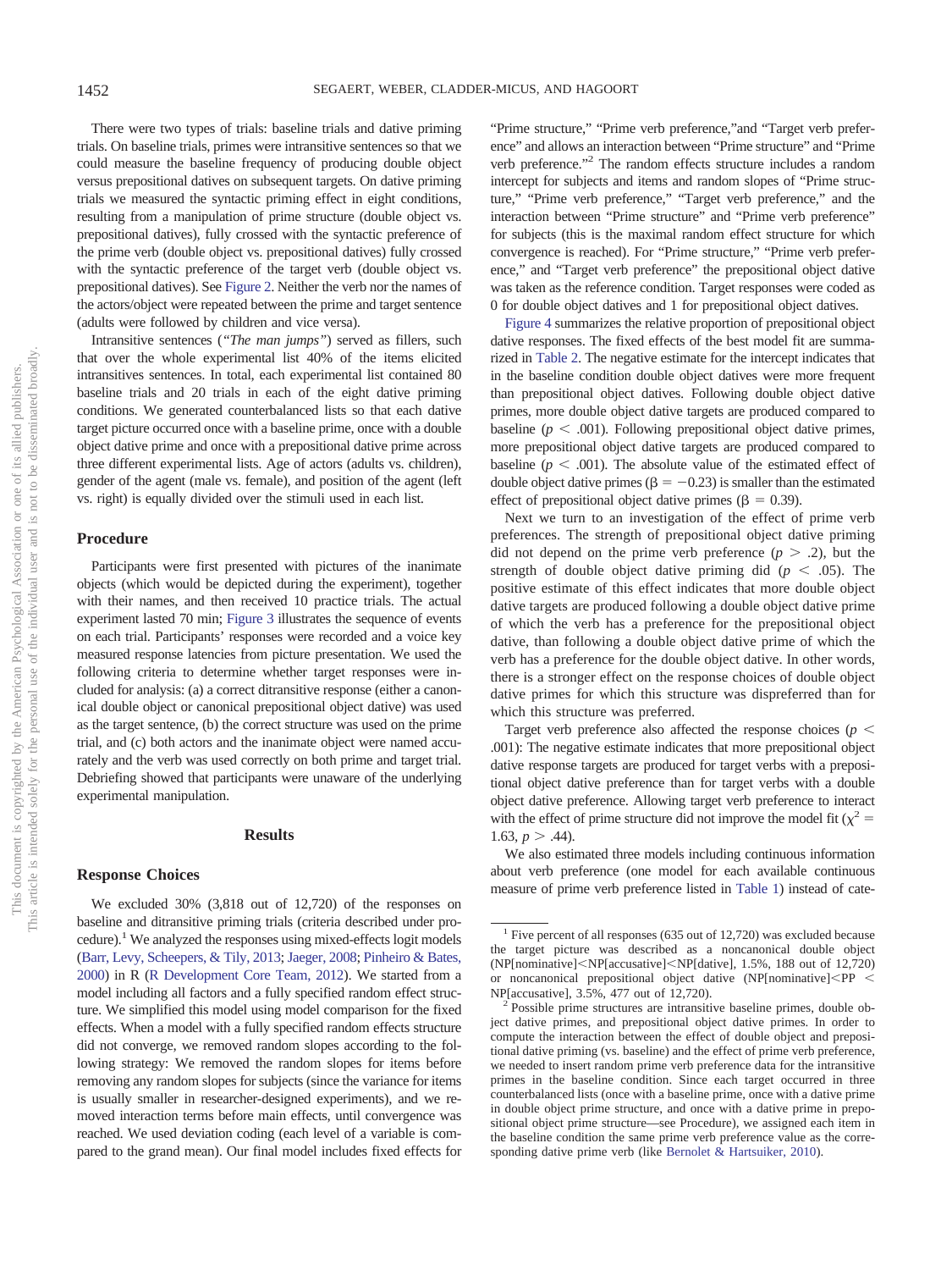### 1a. Baseline prime



### 1b. Ditransitive prime



<span id="page-5-0"></span>

*Figure 2.* Design. Each trial consisted of a prime followed by a target. Primes were pictures in which elements were color-coded for the order of precedence in the sentence, allowing us to manipulate the syntactic structure participants would produce. A grayscale target eliciting a ditransitive sentence immediately followed the prime. We measured which structure participants used to describe target pictures: the double object versus prepositional object dative (e.g., *Das Mädchen liefert dem Jungen ein Paket,* vs. *Das Mädchen liefert ein Paket an den Jungen*; in this case the target verb *liefern* has a preference for the double object structure). Additionally, we measured participants' response latencies on the target pictures. On baseline trials, primes were intransitives, so that we could measure the baseline frequency of using double object versus prepositional datives. On dative priming trials, we measured the syntactic priming effects of datives in eight conditions. Dative primes were produced in the double object or prepositional dative structure, and the prime verb had a preference for the double object or for the prepositional object dative. Additionally (but not depicted in the figure), the target verb had a preference for the double object or for the prepositional object dative. The English translation of the sentences participants produced is inserted for clarity. Individuals whose faces appear here gave consent for the use of their likenesses. See the online article for the color version of this figure.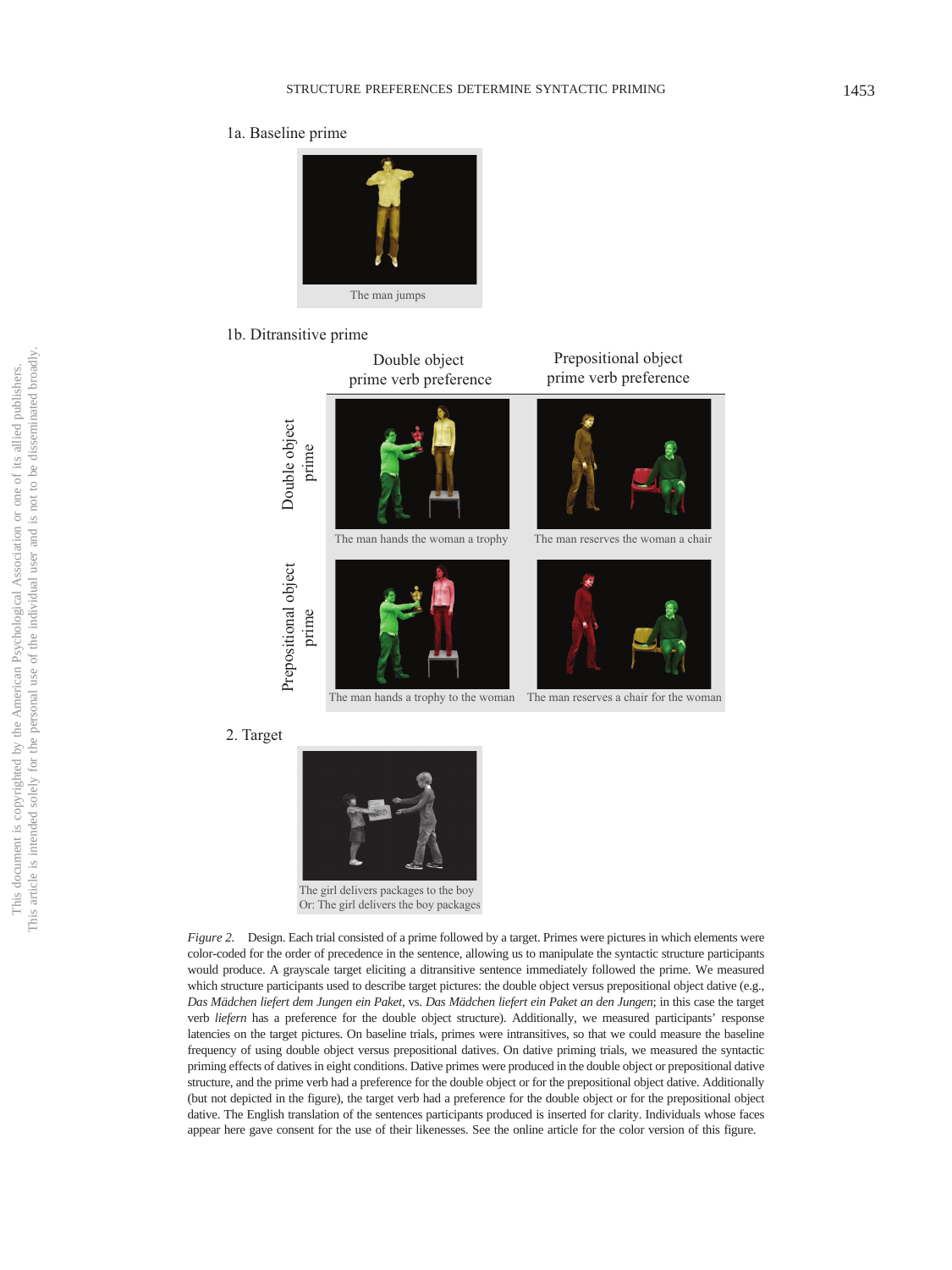

<span id="page-6-0"></span>*Figure 3.* Procedure. Each trial consisted of the following events: A verb was presented in its infinitive form and after a jittered interval the prime picture was presented. After a next jittered interval a verb was again presented, followed by the next jittered interval and a target picture. After another jittered interval the next trial started. Individuals whose faces appear here gave consent for the use of their likenesses. See the online article for the color version of this figure.

gorical information. Continuous measures of "prime verb preference" are centered to their mean. The random effects structure for these models includes a random intercept for subjects and items and random slopes of "Prime structure," "Prime verb preference," and "Target verb preference" for subjects (this is the maximal random effect structure for which convergence is reached). These models did not yield significant interactions between "Prime structure" and "Prime verb preference": Prime verb preference as measured by [Schulte im](#page-11-0) [Walde \(2003\)](#page-11-0) did not interact with the effect of the double object prime ( $\beta = 0.28$ ,  $p > .25$ ) or the prepositional object prime ( $\beta = -.08$ ,  $p > .75$ ; prime verb preference as measured by our pretest data ("How normal do you consider this sentence") did not interact with the effect of the double object prime ( $\beta = 0.54$ ,  $p > .14$ ) or the

<span id="page-6-2"></span>Table 2

| Summary of Fixed Effects in the Mixed Logit Model for the |  |  |  |  |  |
|-----------------------------------------------------------|--|--|--|--|--|
| Response Choices                                          |  |  |  |  |  |

| Predictor                                                  | Coefficient | SE   | Wald Z   | p              |
|------------------------------------------------------------|-------------|------|----------|----------------|
| Intercept (baseline)                                       | $-0.50$     | 0.22 | $-2.32$  | $\leq 0.05$ *  |
| Prime structure: double object                             | $-0.23$     | 0.06 | $-3.61$  | $\leq 0.01***$ |
| Prime structure: prepositional                             |             |      |          |                |
| object                                                     | 0.39        | 0.07 | 5.72     | < 0.01         |
| Prime verb preference                                      | 0.02        | 0.03 | 0.46     | > 6            |
| Target verb preference                                     | $-1.80$     | 0.15 | $-12.08$ | $\leq 0.01***$ |
| Prime structure: double object<br>by Prime verb preference | 0.11        | 0.05 | 2.24     | $< 0.5$ *      |
| Prime structure: prepositional<br>object by Prime verb     |             |      |          |                |
| preference                                                 | $-0.05$     | 0.05 | $-1.07$  | > 2            |

*Note.*  $N = 8,902$ ; log-likelihood = -3,544.

 $p < .05.$  \*\*\*  $p < .001.$ 

prepositional object prime ( $\beta = -0.20$ ,  $p > .60$ ); prime verb preference as measured by our pretest data ("Do you like this sentence") did not interact with the effect of the double object prime ( $\beta = 0.86, p >$ .13) or the prepositional object prime ( $\beta = -0.27$ ,  $p > .62$ ).

#### **Response Latencies**

For the analyses of the response latencies we created a post hoc variable "Syntactic repetition" with the levels No syntactic repetition and Syntactic repetition. This variable captures the relationship between the prime structure and the structure of the participant's target response. In other words, when this variable shows to be a significant predictor of the latencies, it demonstrates that there is a relation (although not necessarily of a causal nature since the variable is created post hoc) between the syntactic priming effect in the response choices and the latencies.

Of the correct responses on the ditransitive priming trials, we excluded 5.4% (290 out of 5,415) because they contained sounds triggering the voice key before speech onset or because they were two



<span id="page-6-1"></span>*Figure 4.* Response choice results. The relative proportion of prepositional object datives is illustrated for each condition. The strength of prepositional object dative priming does not seem to depend on the preference of the prime verb, but the strength of double object dative priming is shown to depend on the prime verb preference.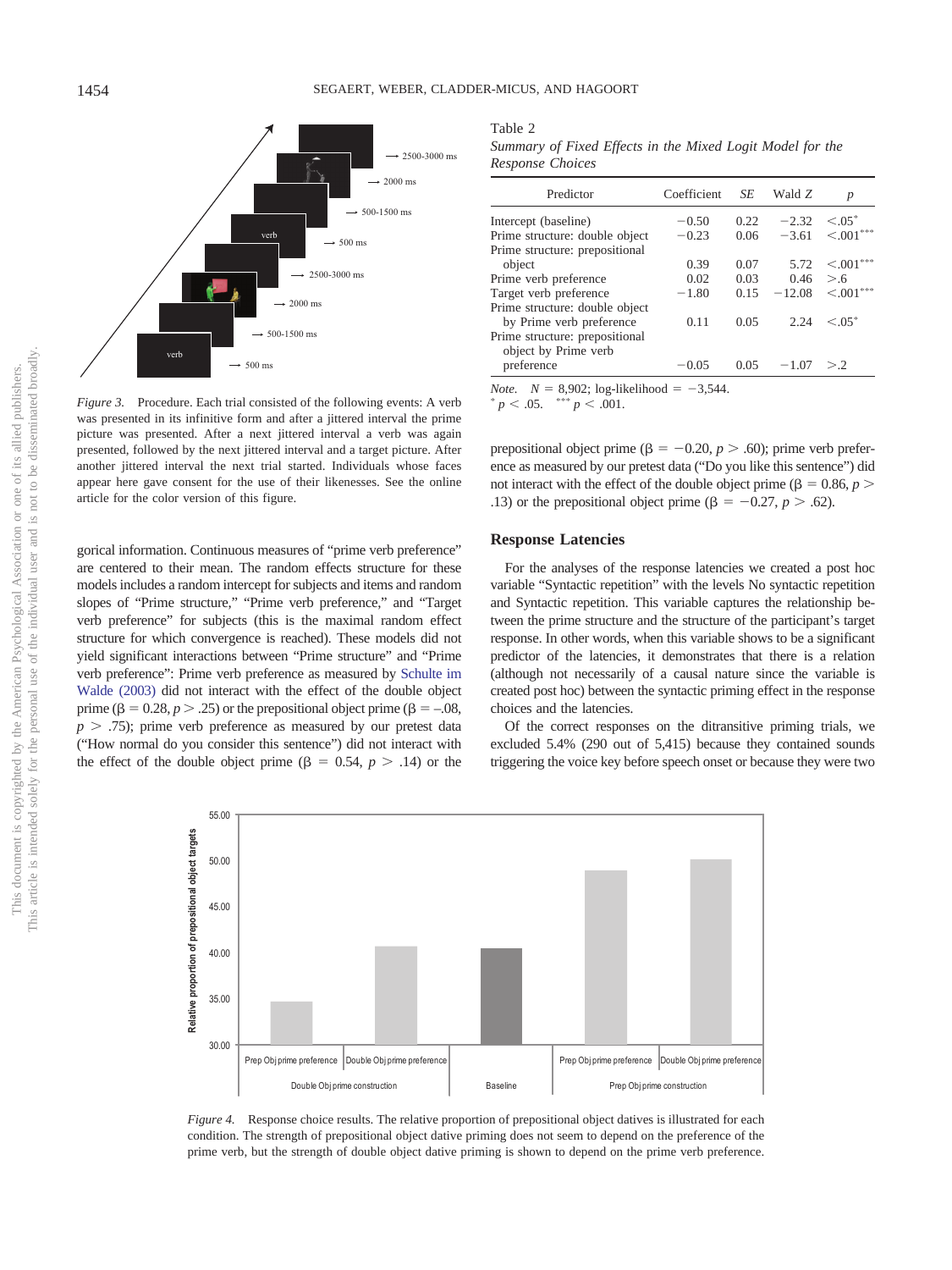standard deviations below or above the mean calculated per subject and per condition. Response latencies were analyzed using mixedeffects linear models [\(Baayen, Davidson, & Bates, 2008;](#page-10-8) [Barr et al.,](#page-10-7) [2013;](#page-10-7) [Pinheiro & Bates, 2000\)](#page-11-22) in R. We started from a model including all factors and a fully specified random effect structure. We simplified this model using model comparison for the fixed effects. When models with a fully specified random effects structure did not converge, we removed the random slopes for items before removing any random slopes for subjects, and we removed interactions before main effects. We used deviation coding (each level of a variable is compared to the grand mean). Our final model includes fixed effects for "Prime verb preference," "Target structure," and "Syntactic repetition" and allows a three-way interaction between these factors. The random effects structure consists of a random intercept for subjects and items and random slopes of "Prime verb preference" and "Target structure" for subjects (this is the maximal random effect structure for which convergence is reached). As reference conditions we used: prepositional object prime verb preference, prepositional object target structure, and syntactic repetition.

[Figure 5](#page-8-0) summarizes the response latency data. The fixed effects of the best model fit are summarized in [Table 3.](#page-9-0) The two-way interaction between syntactic repetition and target structure approached significance  $(p < .06)$ , suggesting that syntactic repetition speeds up response latencies more strongly for double object than prepositional object targets. Furthermore, there was a three-way interaction between syntactic repetition, target structure and prime verb preference ( $p <$ .001), indicating that the syntactic repetition effect on response latencies depends on the relationship between the target structure and prime verb preference (see [Figure 5A\)](#page-8-0). Including target verb preference as predictor in the model did not improve the model fit  $(\chi_1^2 =$ 1.49,  $p > .22$ ). To investigate the three-way interaction further, we split the data according the target structure produced. We estimated two separate models, one predicting response latencies for prepositional object dative targets and one for double object dative targets. Each model included fixed effects for "Prime verb preference," "Syntactic repetition," and their interaction, a random intercept for subjects and items and a random slope of "Prime verb preference" (maximal random effect structure for which convergence is reached). For the response latencies of prepositional object dative targets the interaction between syntactic repetition and prime verb preference approached significance ( $\beta = -12.85, p < .06$ ), suggesting that there is a stronger syntactic repetition effect for sentences containing prime verbs with a preference for the prepositional object dative. For the response latencies of double object dative targets there was a significant effect of syntactic repetition ( $\beta$  = 14.05,  $p$  < .02) and a significant interaction between syntactic repetition and prime verb preference ( $\beta = 15.56$ ,  $p \leq 0.01$ ). This indicates that there is a stronger syntactic repetition effect for sentences containing prime verbs with a preference for the double object dative.

We also estimated models including continuous instead of categorical information about verb preference. One model is estimated for each available continuous measure of prime verb preference listed in [Table 1.](#page-3-0) We report the model using prime verb preference information as measured by [Schulte im Walde \(2003\)](#page-11-0) as Model A, the model using prime verb preference information as measured by our pretest data with the question "How normal do you consider this sentence" as Model B, and the model using prime verb preference information as measured by our pretest data with the question "Do you like this sentence" as Model C. These continuous measures of "prime verb

preference" are centered to their mean. Each model included fixed effects for "Prime verb preference," "Target structure," and "Syntactic repetition", a three-way interaction between these factors, a random intercept for subjects and items and a random slope of "Target structure" for subjects (this is the maximal random effect structure for which convergence is reached). $3$  Each of these models yielded the same results as the model including categorical information. In all three models, there was a significant two-way interaction between syntactic repetition and target structure (Model A  $\beta = -31.34$ ,  $p <$ .015; Model B  $\beta = -49.64$ ,  $p < .012$ ; Model C  $\beta = -70.16$ ,  $p <$ .015), indicating that there is a stronger speed-up for syntactically repeated double object datives than prepositional object datives. Also, in all three models there was a significant three-way interaction between syntactic repetition, target structure and prime verb preference (Model A  $\beta$  = 76.47, *p* < .001; Model B  $\beta$  = 110.81, *p* < .002; Model C  $\beta$  = 149.28,  $p < .005$ ). [Figure 5B](#page-8-0) illustrates this three-way interaction: the syntactic repetition effect in the response latencies (no syntactic repetition minus syntactic repetition) for a particular target structure is positively correlated with the degree to which this structure was preferred for the prime verb.<sup>4</sup>

When we only include target verbs that take a recipient adjunct, the *response choice results* are as follows: There was a main effect of double object dative primes on the response choices compared to baseline  $(p < .001)$  and an effect of prepositional object dative primes compared to baseline  $(p < .001)$ . The strength of prepositional object dative priming did not depend on prime verb preference  $(p > .06)$ , but the strength of double object dative priming did  $(p < .01)$ : Double object dative primes for which this structure was dispreferred had a stronger effect on response choices than double object dative primes for which this structure was preferred. Target verb preference also affected the response choices ( $p < .001$ ).

When we only include target verbs that take a recipient adjunct, the *response latency results* are as follows: When using categorical information about verb prime verb preference, there is a three-way interaction between syntactic repetition, target structure and prime verb preference ( $p < .005$ ). When using continuous information the results for the three-way interaction are as follows: using prime verb preference information as measured by [Schulte im Walde \(2003;](#page-11-0)  $p < .001$ ), using prime verb preference information as measured by our pretest data with the question "How normal do you consider this sentence" ( $p < .03$ ), using prime verb preference information as measured by our pretest data with the question "Do you like this sentence" ( $p < .06$ ).

<sup>&</sup>lt;sup>3</sup> Also for a different model, but with the same level of complexity in the random effect structure, convergence is reached. This is a model with a random intercept for subjects and items and a random slope of "Prime verb preference" for subjects. For this model, model comparison reveals that there is no improvement in the log-likelihood in comparison with a model with a random intercept for subjects and items and no random slope. However, for a model with a random intercept for subjects and items and a random slope of "Target structure" for subjects, there is an improvement in the log-likelihood in comparison with a model without this random slope ( $p < .007$ ). Therefore, we choose to report a model with a random intercept for subjects and items and

 $4$  One could be concerned that in our stimulus set some of the verbs that prefer the prepositional object dative construction are benefactive verbs. Strictly speaking, "verkaufen," "deuten," and "reservieren" take a recipient argument, while "suchen," "naehen," "bauen," "schlachten," and "bewachen" take a beneficiary adjunct. In German, the verbs that take a beneficiary adjunct and the verbs that take a recipient argument have in common that they describe a ditransitive relational constellation with three participants. Both subgroups of verbs can be used in sentences with a subject and two noun phrases as well as in sentences with a subject, a noun phrase, and a prepositional phrase. We performed additional analyses on our data, for which we separated the targets containing verbs with a beneficiary adjunct from the ones with a recipient argument. Our findings remain the same. The results of these analyses therefore suggest that a strict linguistic distinction between those two subgroups of verbs is not reflected in a distinction in psycholinguistic behavior, at least not in terms of the effects of syntactic priming.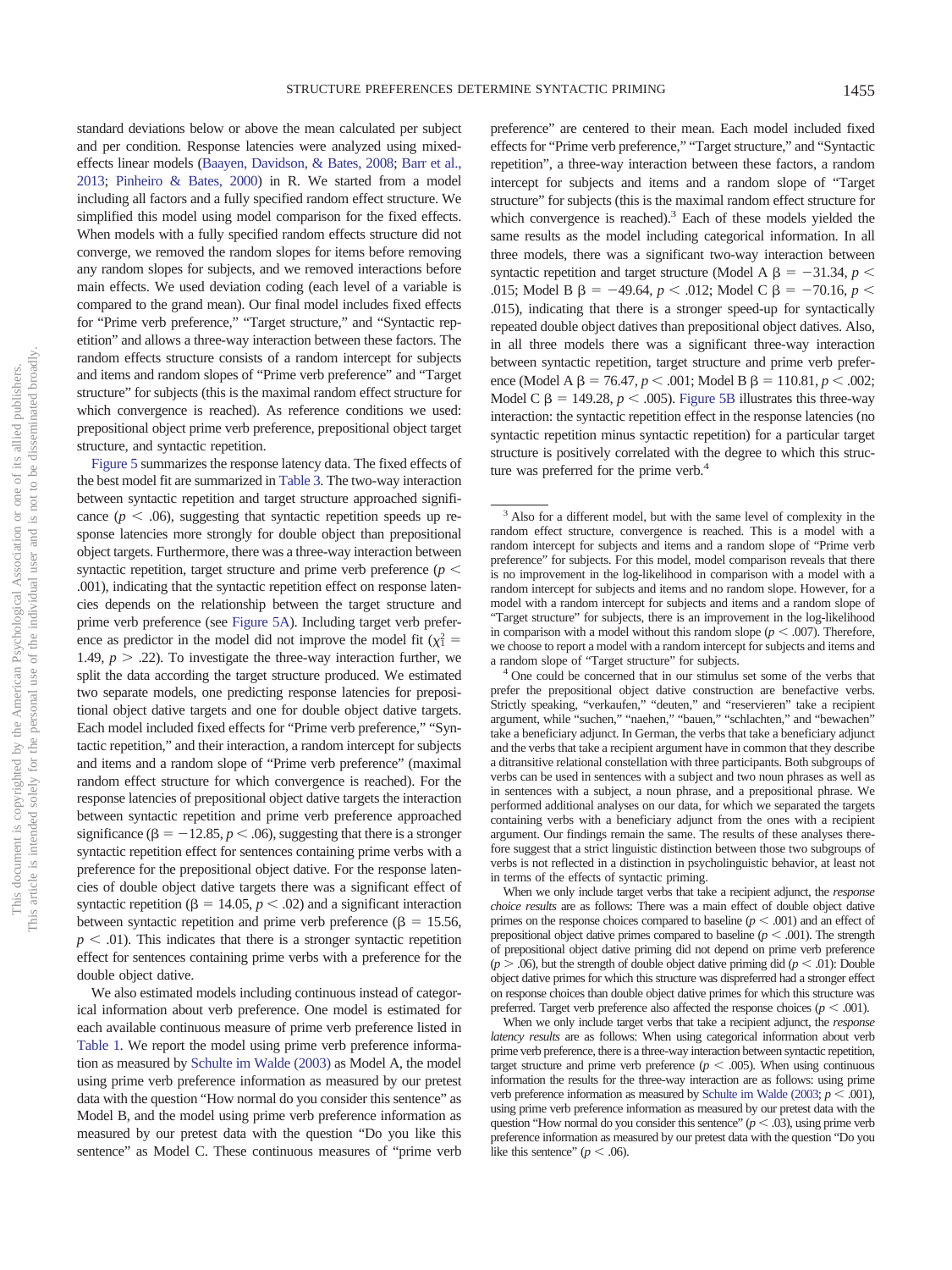

<span id="page-8-0"></span>*Figure 5.* Response latency results. A. Depicted are the mean response latencies and standard errors when there is no syntactic repetition versus when there is syntactic repetition, for prime verbs with a double object preference and for prime verbs with a prepositional object preference, separated for prepositional object targets (left panel) and double object targets (right panel). Response latencies are facilitated for syntactically repeated compared to not-repeated prepositional object target structures if the prime verb had a prepositional object preference. Response latencies are also facilitated for syntactically repeated compared to not-repeated double object target structures if the prime verb had a double object preference. B. Depicted is the response latency priming effect (no syntactic repetition minus syntactic repetition) for double object and prepositional object targets in function of the strength of the prime verb preference toward the double object dative structure as measured by [Schulte im Walde \(2003\).](#page-11-0) The syntactic repetition effect in response latencies for double object targets is stronger for prime verbs with a stronger preference toward the double object structure. Furthermore, the syntactic repetition effect in response latencies for prepositional object targets is stronger for prime verbs with a stronger preference toward the prepositional object structure. See the online article for the color version of this figure.

#### **Discussion**

In the present article we aimed to further investigate the dichotomy between syntactic priming effects in response choices and syntactic priming effects in response latencies. As we hypothesized at the outset of this study, we found *inverse preference effects* of syntactic priming on response choices as well as *positive preference effects* of syntactic priming on response latencies. The predictions on this dichotomy were derived from a competition account of syntactic priming proposed in [Segaert et al. \(2011\).](#page-11-15) Furthermore, we found that verb-bound syntactic preferences determine syntactic priming effects. This is in line with proposals

that syntactic processing is lexically guided that not merely overall syntactic preferences but also syntactic preferences bound to the prime verb should determine syntactic priming effects.

We focused on the effect of verb-bound syntactic preferences of German ditransitives. We used a picture-description paradigm and simultaneously measured response choices and latencies. First, in line with previous findings, the response choices showed an *inverse preference effect.* There was a stronger effect of primes in the prepositional object dative structure (which is overall less preferred in German; [Loebell & Bock, 2003;](#page-11-24) [Melinger & Dobel,](#page-11-4) [2005\)](#page-11-4) than of primes in the double object dative structure. Fur-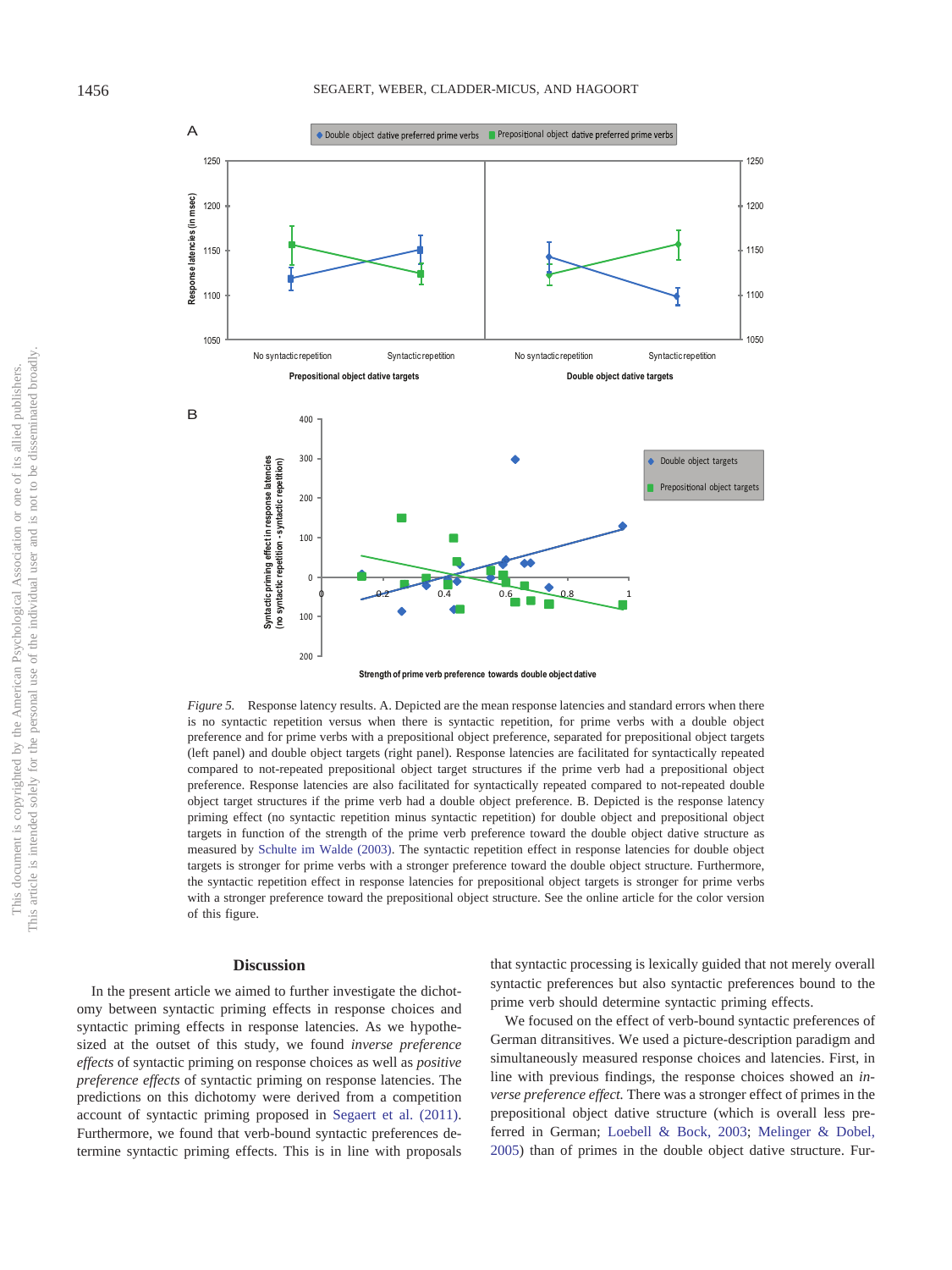<span id="page-9-0"></span>Table 3 *Summary of Fixed Effects in the Mixed Linear Model for the Response Latencies*

| Predictor                                         | Coefficient | SЕ    | df    | t       | $Pr(>\vert t \vert)$ |
|---------------------------------------------------|-------------|-------|-------|---------|----------------------|
| Intercept                                         | 1,133.92    | 24.68 | 3.956 | 45.94   | $\leq 0.01***$       |
| Target structure                                  | $-2.73$     | 6.27  | 897   | $-0.44$ | > 66                 |
| Syntactic repetition                              | 5.12        | 4.54  | 897   | 1.13    | > 0.25               |
| Prime verb preference                             | $-1.42$     | 5.48  | 897   | $-0.26$ | > 79                 |
| Syntactic repetition by Target structure          | 8.59        | 4.57  | 897   | 1.88    | < .06                |
| Target structure by Prime verb preference         | $-4.56$     | 4.55  | 897   | $-1.00$ | > 31                 |
| Syntactic repetition by Prime verb preference     | 1.92        | 4.49  | 897   | 0.43    | > 66                 |
| Syntactic repetition by Target structure by Prime |             |       |       |         |                      |
| verb preference                                   | 14.56       | 4.51  | 897   | 3.23    | $\leq 0.01***$       |

*Note.*  $N = 4.913$ ; log-likelihood =  $-34.977$ . Listed are *p*-values base on the *t*-distribution (with upper bound degrees of freedom). There are good arguments in favor of calculating the mean estimate across Markov chain Monte Carlo (MCMC) samples for the coefficients and the *p*-values based on the posterior distribution instead [\(Baayen et al., 2008\)](#page-10-8), but MCMC sampling has not yet been implemented for models with random slopes.<br>\*\*\*  $p \le 0.01$  $p < .001$ .

thermore, the strength of double object dative priming in the response choices was sensitive to the syntactic preference of the verb used in the prime sentence: there was a stronger effect for double object dative primes containing a verb with prepositional object dative preference than a verb with double object dative preference. So, when the double object prime structure was less preferred (i.e., for verbs with prepositional object dative preference), there was a stronger effect on the response choices. Second, in line with our predictions, the response latencies showed an overall and verb-bound *positive preference effect*. Such a finding has not been reported until now. There was a stronger speed-up for syntactically repeated double object datives (which are overall more preferred in German) than for syntactically repeated prepositional object datives. Furthermore, the strength of double object dative as well as prepositional object dative priming in the response latencies was positively correlated with the degree to which the syntactic structure was preferred for the verb used in the prime sentence. The more a prime structure is preferred (given the syntactic preference of the specific verb), the stronger the speed-up when the structure is repeated.

These findings place key constraints on processing models of syntax. A comparison between languages shows that verb-bound syntactic preferences are not an inherent aspect of the semantics of a verb. For instance, the verb *"to show"* in Dutch [*"tonen"*] has a preference for the prepositional object dative [\(Bernolet & Hart](#page-10-2)[suiker, 2010\)](#page-10-2), while in German [*"zeigen"*] it has a preference for the double object dative [\(Schulte im Walde, 2003\)](#page-11-0). Evidence for a link between specific verbs and structure-preferences thus provides strong support for lexicalist parsing models of syntax (e.g., [Jackendoff, 2002;](#page-11-1) [Joshi & Schabes, 1997;](#page-11-2) [MacDonald et al.,](#page-11-3) [1994\)](#page-11-3), proposing that syntactic processing is driven by constraints at the lexical level.

Our findings also have important implications for theories on the mechanism driving syntactic priming. Several well-established and computationally explicit syntactic priming theories can account for the inverse preference effect on response choices [\(Chang](#page-10-3) [et al., 2006;](#page-10-3) [Jaeger & Snider, 2013;](#page-11-12) [Reitter et al., 2011\)](#page-11-13). As discussed earlier, Chang et al. proposed an error-based implicit learning mechanism in a recurrent network. This model was recently applied to the German dative alternation, and it predicts a verb position effect in structural priming. The magnitude of priming in the model is related to prediction error, and hence it might also explain inverse preference effects of syntactic priming in structure choices like the ones observed in our study [\(Chang,](#page-10-9) [Baumann, Pappert, & Fitz, in press\)](#page-10-9). In the current implementation of this model (and similar connectionist architectures), however, there is no standard way of deriving timing predictions. Also the model proposed by [Jaeger and Snider \(2013\)](#page-11-12) currently does not incorporate a link function which would allow predictions about response latencies. These frameworks [\(Chang, et al., 2006;](#page-10-9) [Jaeger](#page-11-12) [& Snider, 2013\)](#page-11-12) are therefore compatible with the response choice findings presented in this article, but they do not predict our full set of findings. We do not believe however that our findings are a basis to reject these theories since in their current form they are not intended to specify predictions about syntactic priming effects in response latencies.

A competition model of syntactic priming [\(Segaert et al., 2011\)](#page-11-15) is able to account for the findings observed in the present study (the account was explained in detail in the introduction section of this article). Our account is a conceptual model however which has not been computationally implemented. The results presented in this article nonetheless provide further support for this account and for the idea that the account should be of a lexical nature. On the assumption of a lexicalized grammar, we hypothesize an activation-and-competition network with competing nodes for syntactic alternatives for each verb separately, allowing verb-bound preferences to determine syntactic encoding. The competition model then assumes an *inverse (negative*) effect of verb-bound preferences on syntactic priming effects in response choices. The crucial processing mechanisms accounting for the response choice component of syntactic priming are base-level activation established through learning and residual activation. Given that more activation needs to be sent to activate a node with low base-level activation, there is more residual activation for the node representing the less preferred structure and response choices during subsequent target sentences are influenced more strongly. The competition model also predicts a *positive* effect of verb-bound preferences on syntactic priming effects in the response latencies. The crucial processing mechanism incorporated in our model to account for the response latency component of syntactic priming is competition. When a more preferred (given the preference of the verb) structure is primed, priming increases the difference in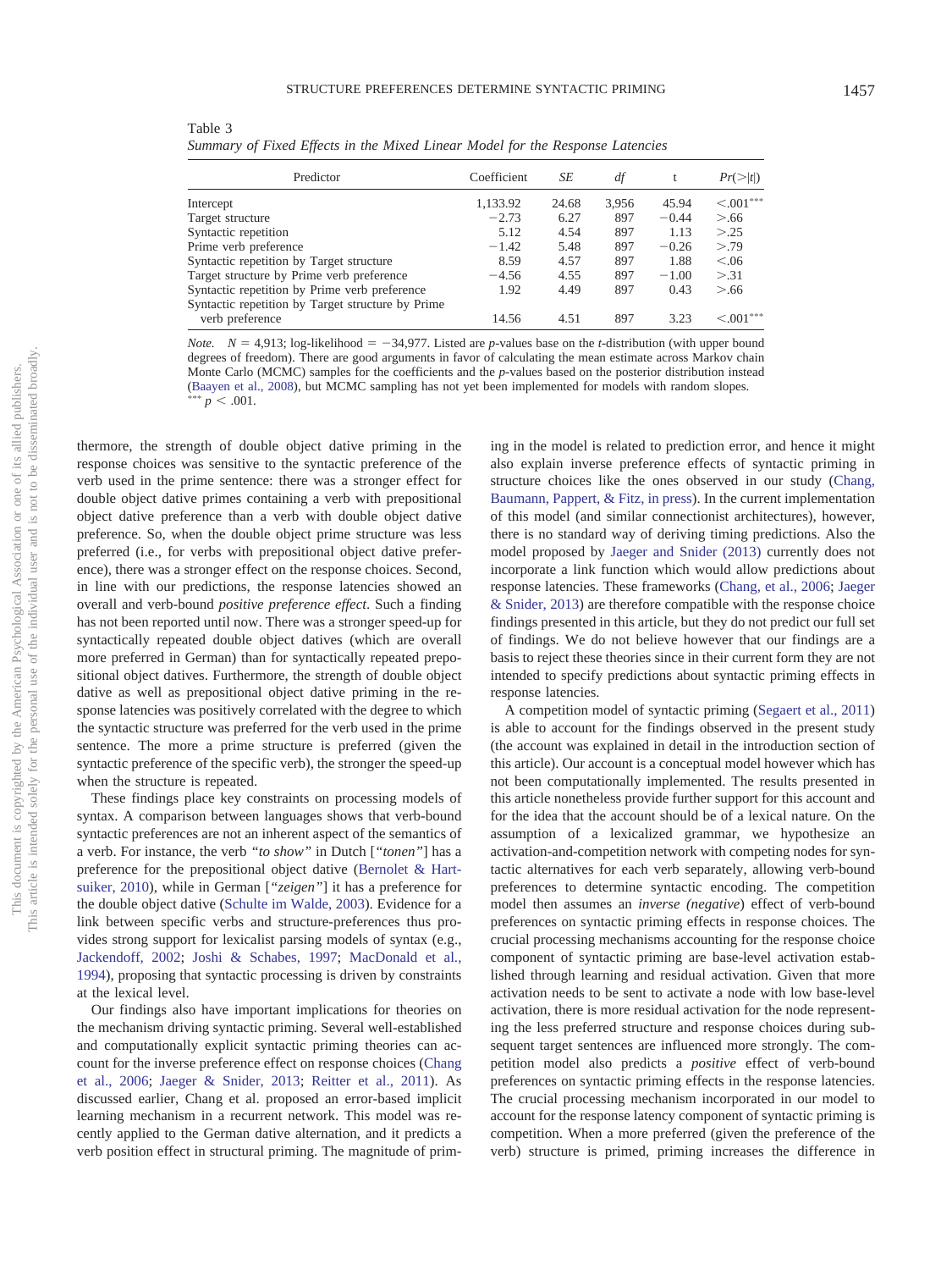activation levels between competitors and less time is needed to resolve competition, thus the selection time decreases. When a less preferred (given the preference of the verb) structure is primed, priming decreases the difference in activation levels between competitors and the selection time increases. Priming effects on response latencies are the result of the additive effects on the selection time and the planning time; priming always reduces planning time as an effect of practice. Priming of the preferred alternative thus results in a response latency benefit, but for priming of the less preferred alternative this benefit is eliminated. The processing mechanisms proposed in our model are plausible accounts to explain the response choice and response latency components of syntactic priming. However, it is not straightforward how to these mechanisms should be combined and computationally implemented.

The competition account we explored is related to the hybrid account proposed by [Reitter et al. \(2011\)](#page-11-13) in a sense that it also incorporates a spreading activation as well as a learning mechanism. The Reitter et al. account is based on a well-specified ACT-R architecture, which could predict timing aspects based on activation levels. The Reitter et al. model could thus be run in order to derive predictions about production latencies, but given the technical complexity of this matter this would be the subject of a separate study. Moreover, a mechanism that is able to explain the dichotomy between syntactic priming in response choices and latencies—a competition mechanism or another mechanism with the same explanatory power— could in principle be incorporated in a revised version of other established and computationally implemented accounts of syntactic priming [\(Chang, et al., in press;](#page-10-9) [Jaeger & Snider, 2013\)](#page-11-12) for which only in their current implementation there is no standard way of generating predictions about response latencies. In sum, we emphasize that although our competition model is able to account for our present findings it is by no means the complete picture. Any further models that preferably are computationally implemented and that make similar predictions would provide us with further insight. In any case, our findings clearly point toward the need to not focus exclusively on syntactic priming effects in response choices but also investigate effects in response latencies, in empirical and theoretical work.

In previous empirical work exploring the influence of verbbound syntactic preferences on priming effects in response choices, [Bernolet and Hartsuiker \(2010\)](#page-10-2) found verb-bound inverse preference effects of double object dative priming but not prepositional dative priming. At first glance, this strongly resembles the present findings; however, the overall relative preference for double object and prepositional object datives in German and Dutch is different. Consequently, while we found an effect of syntactic preferences for the preferred alternative, [Bernolet and Hartsuiker](#page-10-2) [\(2010\)](#page-10-2) and [Jaeger and Snider \(2013\)](#page-11-12) found verb-bound syntactic preferences effects for the dispreferred dative construction (double object in Dutch and prepositional object in English). These issues will need to be explored further in future research.

One of the factors that could play a role in determining whether a priming effect is observed in response choices is the specific verbs that are used in a particular experiment (see also [Jaeger &](#page-11-12) [Snider, 2013;](#page-11-12) [Weatherholz, Campbell-Kibler, & Jaeger, 2012\)](#page-11-25). The specific verbs used could perhaps also play a role in determining whether the influence of verb-bound syntactic preference effect on priming is observed. For comparison between the present

findings and [Bernolet and Hartsuiker \(2010\)](#page-10-2) it should be noted that there is a different distribution of verb-bound syntactic preferences of German versus Dutch ditransitives. This makes it harder to compare the effects of verb-bound syntactic preferences between the experiments. In Dutch, most ditransitive verbs have a preference for the prepositional object dative, and this is reflected in the materials of [Bernolet and Hartsuiker \(2010\)](#page-10-2) (except for two prime verbs, prime and target verbs had a preference for the prepositional object dative). So, within their experiment, there was a relatively uniform representation of verb-specific preferences, and this kept the overall preference in place for prepositional object datives in the Dutch language (76% of datives in the baseline are prepositional object datives). In German, there is a more diverse representation of verb-specific syntactic preferences, and this is reflected in the materials of our experiment (both for prime and target verbs, there were as many verbs with a preference for the double object dative, as there were with a preference for the prepositional object dative). With a large range of variation in the verb-specific preferences, there is a relatively weak overall bias (41% of datives in the baseline are prepositional object datives). We believe these issues deserve further attention in future research.

In sum, the present article reports on the first investigation of the influence of verb-bound syntactic preferences on the relationship between syntactic priming effects on response choices and effects on response latencies. We found that verb-bound preferences indeed influence syntactic processing: there was an *inverse preference effect* of syntactic priming effects in response choices and a *positive preference effect* of syntactic priming effects in response latencies. This support the idea that syntactic processing is lexically guided (lexicalist parsing models of syntax; e.g., [Jackendoff,](#page-11-1) [2002;](#page-11-1) [Joshi & Schabes, 1997;](#page-11-2) [MacDonald et al., 1994\)](#page-11-3).

### **References**

- <span id="page-10-8"></span>Baayen, R. H., Davidson, D. J., & Bates, D. M. (2008). Mixed-effects modeling with crossed random effects for subjects and items. *Journal of Memory and Language, 59,* 390 – 412. [doi:10.1016/j.jml.2007.12.005](http://dx.doi.org/10.1016/j.jml.2007.12.005)
- <span id="page-10-7"></span>Barr, D. J., Levy, R., Scheepers, C., & Tily, H. J. (2013). Random effects structure for confirmatory hypothesis testing: Keep it maximal. *Journal of Memory and Language, 68,* 255–278. [doi:10.1016/j.jml.2012.11.001](http://dx.doi.org/10.1016/j.jml.2012.11.001)
- <span id="page-10-2"></span>Bernolet, S., & Hartsuiker, R. J. (2010). Does verb bias modulate syntactic priming? *Cognition, 114,* 455– 461. [doi:10.1016/j.cognition.2009.11.005](http://dx.doi.org/10.1016/j.cognition.2009.11.005)
- <span id="page-10-1"></span>Bock, K. (1986). Syntactic persistence in language production. *Cognitive Psychology, 18,* 355–387. [doi:10.1016/0010-0285\(86\)90004-6](http://dx.doi.org/10.1016/0010-0285%2886%2990004-6)
- <span id="page-10-0"></span>Bresnan, J. (2001). *Lexical-functional syntax*: Cambridge, MA: Blackwell.
- <span id="page-10-9"></span>Chang, F., Baumann, M., Pappert, S., & Fitz, H. (in press). Do lemmas speak German? A verb position effect in German structural priming. *Cognitive Science*.
- <span id="page-10-3"></span>Chang, F., Dell, G. S., & Bock, K. (2006). Becoming syntactic. *Psychological Review, 113,* 234 –272. [doi:10.1037/0033-295X.113.2.234](http://dx.doi.org/10.1037/0033-295X.113.2.234)
- <span id="page-10-4"></span>Chang, F., Dell, G. S., Bock, K., & Griffin, Z. M. (2000). Structural priming as implicit learning: A comparison of models of sentence production. *Journal of Psycholinguistic Research, 29,* 217–230. [doi:](http://dx.doi.org/10.1023/A:1005101313330) [10.1023/A:1005101313330](http://dx.doi.org/10.1023/A:1005101313330)
- <span id="page-10-5"></span>Chang, F., Janciauskas, M., & Fitz, H. (2012). Language adaptation and learning: Getting explicit about implicit learning. *Language and Linguistics Compass, 6/5,* 259 –278. [doi:10.1002/lnc3.337](http://dx.doi.org/10.1002/lnc3.337)
- <span id="page-10-6"></span>Corley, M., & Scheepers, C. (2002). Syntactic priming in English sentence production: Categorical and latency evidence from an Internet-based study. *Psychonomic Bulletin & Review, 9,* 126 –131. [doi:10.3758/](http://dx.doi.org/10.3758/BF03196267) [BF03196267](http://dx.doi.org/10.3758/BF03196267)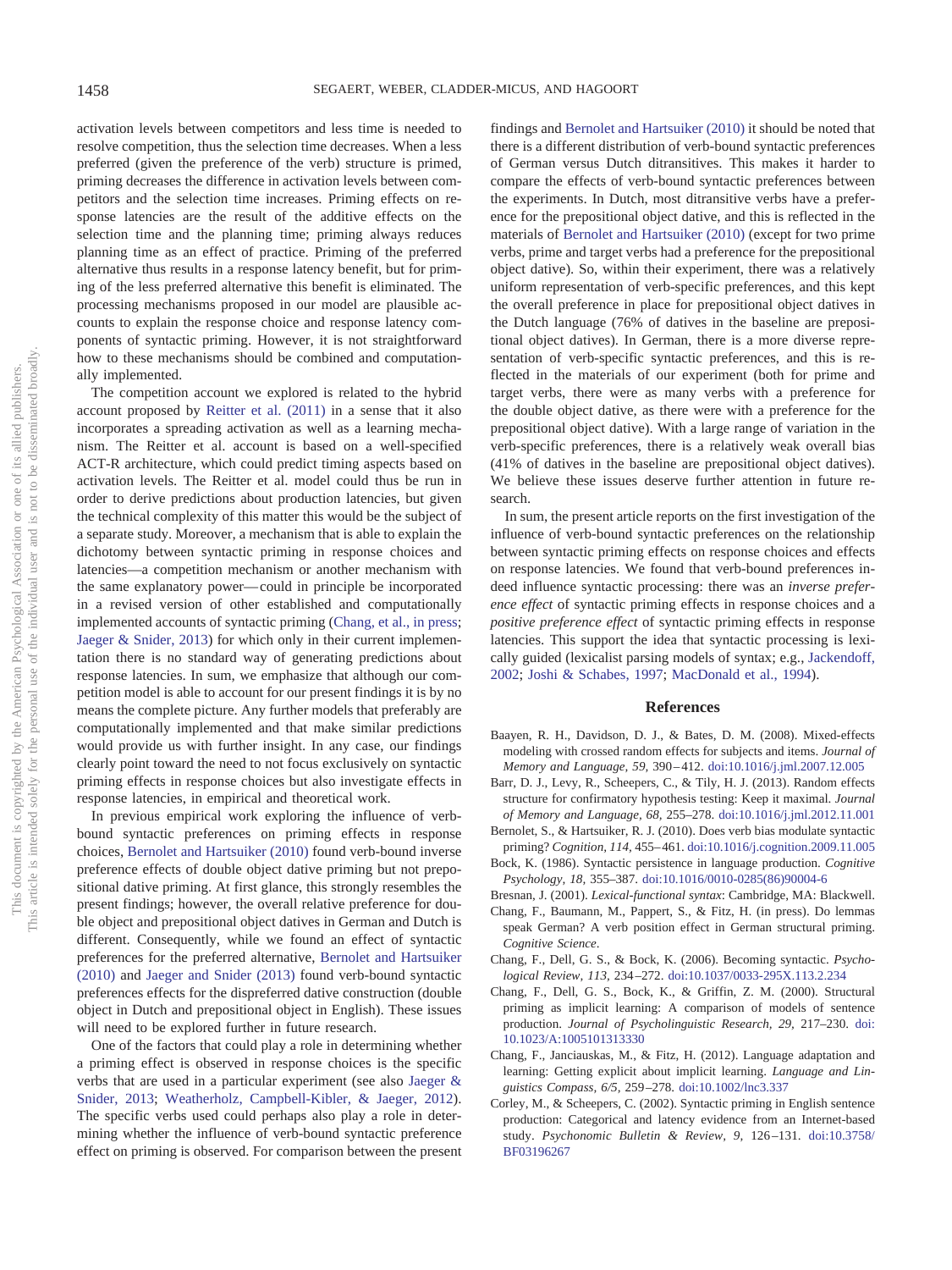- <span id="page-11-8"></span>Ferreira, V. S., & Bock, K. (2006). The functions of structural priming. *Language and Cognitive Processes, 21,* 1011–1029. [doi:10.1080/](http://dx.doi.org/10.1080/01690960600824609) [01690960600824609](http://dx.doi.org/10.1080/01690960600824609)
- <span id="page-11-20"></span>Gries, S. T., & Wulff, S. (2005). Do foreign language learners also have constructions? Evidence from priming, sorting, and corpora. *Annual Review of Cognitive Linguistics,* 182–200.
- <span id="page-11-1"></span>Jackendoff, R. (2002). *Foundations of language: Brain, meaning, grammar, evolution*. Oxford, England: Oxford University Press. [doi:10.1093/](http://dx.doi.org/10.1093/acprof:oso/9780198270126.001.0001) [acprof:oso/9780198270126.001.0001](http://dx.doi.org/10.1093/acprof:oso/9780198270126.001.0001)
- <span id="page-11-21"></span>Jaeger, T. F. (2008). Categorical data analysis: Away from ANOVAs (transformation or not) and towards logit mixed models. *Journal of Memory and Language, 59,* 434 – 446. [doi:10.1016/j.jml.2007.11.007](http://dx.doi.org/10.1016/j.jml.2007.11.007)
- <span id="page-11-10"></span>Jaeger, T. F., & Snider, N. (2007). Implicit learning and syntactic persistence: Surprisal and cumulativity. *University of Rochester Working Papers in the Language Sciences, 3,* 26 – 44.
- <span id="page-11-11"></span>Jaeger, T. F., & Snider, N. (2008). *Implicit learning and syntactic persistence: Surprisal and cumulativity*. Paper presented at the Cognitive Science Society Conference, Washington, DC.
- <span id="page-11-12"></span>Jaeger, T. F., & Snider, N. (2013). Alignment as a consequence of expectation adaptation: Syntactic priming is affected by the prime's prediction error given both prior and recent experience. *Cognition, 127, 57*-83. [doi:10.1016/j.cognition.2012.10.013](http://dx.doi.org/10.1016/j.cognition.2012.10.013)
- <span id="page-11-2"></span>Joshi, A. K., & Schabes, Y. (1997). Tree-adjoining grammars. In G. Rozenberg & A. Salomaa (Eds.), *Handbook of formal languages* (Vol. 3, pp. 69 –123). Berlin, Germany: Springer-Verlag. [doi:10.1007/978-3-](http://dx.doi.org/10.1007/978-3-642-59126-6_2) [642-59126-6\\_2](http://dx.doi.org/10.1007/978-3-642-59126-6_2)
- <span id="page-11-19"></span>Levelt, W. J. M., & Kelter, S. (1982). Surface form and memory in question answering. *Cognitive Psychology, 14,* 78 –106. [doi:10.1016/](http://dx.doi.org/10.1016/0010-0285%2882%2990005-6) [0010-0285\(82\)90005-6](http://dx.doi.org/10.1016/0010-0285%2882%2990005-6)
- <span id="page-11-24"></span>Loebell, H., & Bock, K. (2003). Structural priming across languages. *Linguistics, 41,* 791– 824. [doi:10.1515/ling.2003.026](http://dx.doi.org/10.1515/ling.2003.026)
- <span id="page-11-3"></span>MacDonald, M. C., Pearlmutter, N. J., & Seidenberg, M. S. (1994). Lexical nature of syntactic ambiguity resolution. *Psychological Review, 101,* 676 –703. [doi:10.1037/0033-295X.101.4.676](http://dx.doi.org/10.1037/0033-295X.101.4.676)
- <span id="page-11-4"></span>Melinger, A., & Dobel, C. (2005). Lexically-driven syntactic priming. *Cognition, 98,* B11–B20. [doi:10.1016/j.cognition.2005.02.001](http://dx.doi.org/10.1016/j.cognition.2005.02.001)
- <span id="page-11-14"></span>Pickering, M. J., & Branigan, H. P. (1998). The representation of verbs: Evidence from syntactic priming in language production. *Journal of Memory and Language, 39,* 633– 651. [doi:10.1006/jmla.1998.2592](http://dx.doi.org/10.1006/jmla.1998.2592)
- <span id="page-11-22"></span>Pinheiro, J. C., & Bates, D. M. (2000). *Mixed-effects models in S and S-PLUS*. New York, NY: Springer. [doi:10.1007/978-1-4419-0318-1](http://dx.doi.org/10.1007/978-1-4419-0318-1)
- <span id="page-11-23"></span>R Core Team. (2012). *R: A language and environment for statistical computing*. Retrieved from <http://www.R-project.org/>
- <span id="page-11-13"></span>Reitter, D., Keller, F., & Moore, J. D. (2011). A computational cognitive model of syntactic priming. *Cognitive Science*, 35, 587–637. [doi:](http://dx.doi.org/10.1111/j.1551-6709.2010.01165.x) [10.1111/j.1551-6709.2010.01165.x](http://dx.doi.org/10.1111/j.1551-6709.2010.01165.x)
- <span id="page-11-7"></span>Salamoura, A., & Williams, J. N. (2006). Lexical activation of crosslanguage syntactic priming. *Bilingualism: Language and Cognition, 9,* 299 –307. [doi:10.1017/S1366728906002641](http://dx.doi.org/10.1017/S1366728906002641)
- <span id="page-11-9"></span>Scheepers, C. (2003). Syntactic priming of relative clause attachments: Persistence of structural configuration in sentence production. *Cognition, 89,* 179 –205. [doi:10.1016/S0010-0277\(03\)00119-7](http://dx.doi.org/10.1016/S0010-0277%2803%2900119-7)
- <span id="page-11-0"></span>Schulte im Walde, S. (2003). *Experiments on the automatic induction of German semantic verb classes* (Doctoral dissertation; Arbeitspapiere des IMS 9.2). University of Stuttgart, Stuttgart, Germany.
- <span id="page-11-15"></span>Segaert, K., Menenti, L., Weber, K., & Hagoort, P. (2011). A paradox of syntactic priming: Why response tendencies show priming for passives, and response latencies show priming for actives. *PLoS One, 6,* e24209.
- <span id="page-11-16"></span>Smith, M., & Wheeldon, L. (2001). Syntactic priming in spoken sentence production: An online study. *Cognition, 78,* 123–164. [doi:10.1016/](http://dx.doi.org/10.1016/S0010-0277%2800%2900110-4) [S0010-0277\(00\)00110-4](http://dx.doi.org/10.1016/S0010-0277%2800%2900110-4)
- <span id="page-11-5"></span>Trueswell, J. C., & Kim, A. E. (1998). How to prune a garden path by nipping it in the bud: Fast priming of verb argument structure. *Journal of Memory and Language, 39,* 102–123. [doi:10.1006/jmla.1998.2565](http://dx.doi.org/10.1006/jmla.1998.2565)
- <span id="page-11-6"></span>Trueswell, J. C., Tanenhaus, M. K., & Kello, C. (1993). Verb-specific constraints in sentence processing: Separating effects of lexical preference from garden-paths. *Journal of Experimental Psychology: Learning, Memory, and Cognition, 19,* 528 –553. [doi:10.1037/0278-](http://dx.doi.org/10.1037/0278-7393.19.3.528) [7393.19.3.528](http://dx.doi.org/10.1037/0278-7393.19.3.528)
- <span id="page-11-25"></span>Weatherholz, K., Campbell-Kibler, K., & Jaeger, T. F. (2012). *Syntactic alignment is mediated by social perception and conflict management*. Paper presented at the Architectures and mechanisms for language processing (AMLaP 2012), Riva del Garda, Italy.
- <span id="page-11-17"></span>Wheeldon, L. R., & Smith, M. C. (2003). Phrase structure priming: A short-lived effect. *Language and Cognitive Processes*, 18, 431-442. [doi:10.1080/01690960244000063](http://dx.doi.org/10.1080/01690960244000063)
- <span id="page-11-18"></span>Wheeldon, L. R., Smith, M. C., & Apperly, I. A. (2011). Repeating words in sentences: Effects of sentence structure. *Journal of Experimental Psychology: Learning, Memory, and Cognition, 37,* 1051–1064. [doi:](http://dx.doi.org/10.1037/a0023435) [10.1037/a0023435](http://dx.doi.org/10.1037/a0023435)

(*Appendix follows*)